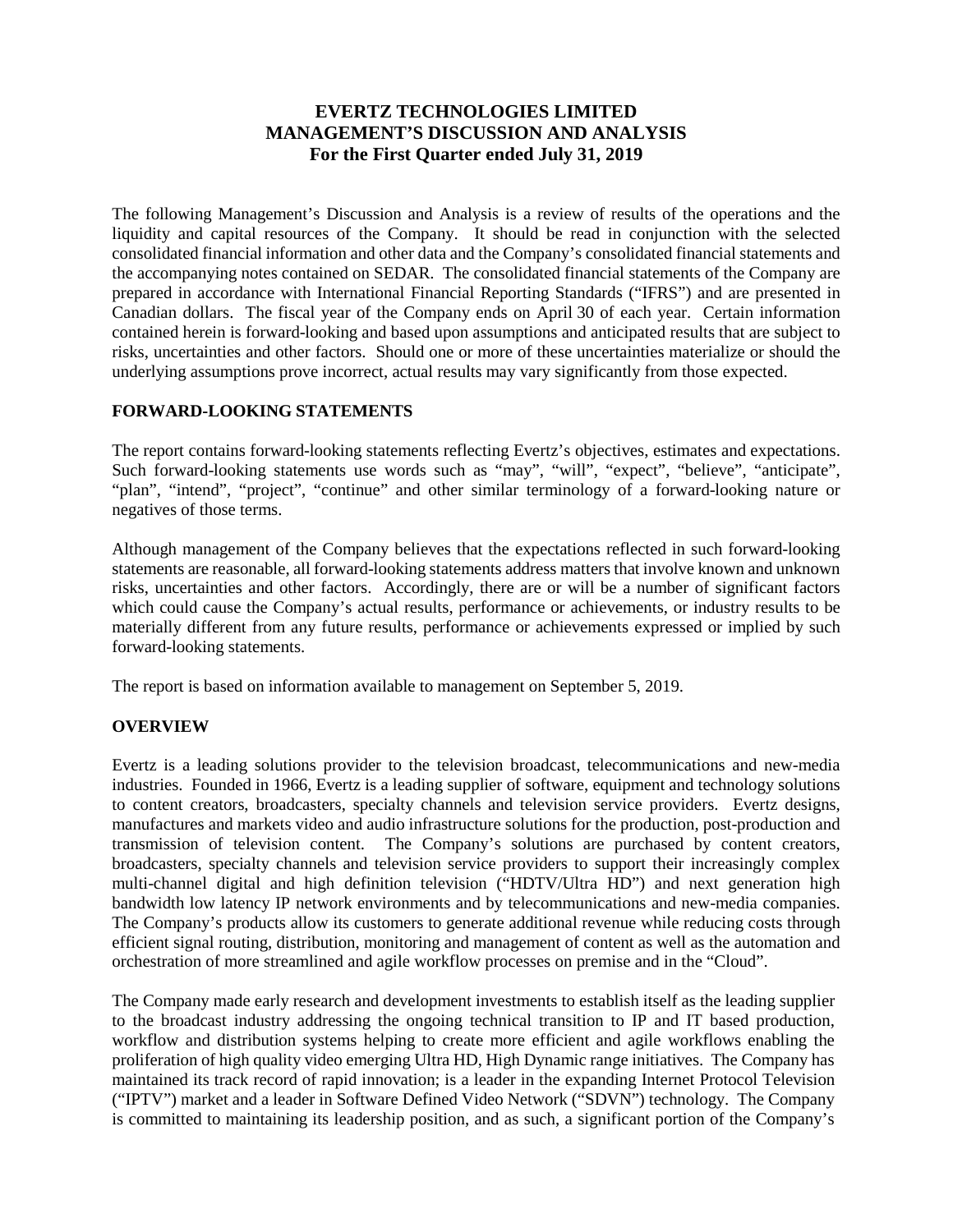staff is focused on research and development to ensure that the Company's products are at the forefront of the industry. This commitment contributes to the Company being consistently recognized as a leading broadcast and video networking industry innovator by its customers.

### **SIGNIFICANT ACCOUNTING POLICIES**

### **Changes in Accounting Policies**

IFRS 16, *Leases* ("IFRS 16") was issued by the IASB in January 2016 to replace IAS 17, *Leases* and *IFRIC 4, Determining whether an arrangement contains a lease.* IFRS 16 introduced a single accounting model for lessees to bring leases on-balance sheet, while leaving lessor accounting largely unchanged. The Company adopted IFRS 16 on May 1, 2019 resulting in an increase of right-of-use assets of \$33.6 million, with a corresponding increase to current portion of lease obligations of \$4.1 million and long-term lease obligations of \$29.5 million. The adoption of IFRS 16 has resulted in a decrease in operating lease expenses and an increase in amortization of the right-of-use assets and interest costs on the lease liability. Amortization of right-of-use assets and operating lease expense are recorded in the same line items below. See Note 13 of the Interim Condensed Consolidated Financial Statements for further details.

### **QUARTER END HIGHLIGHTS**

Revenue was \$103.4 million for the first quarter ended July 31, 2019; an increase of \$0.3 million, when compared to \$103.1 million for the same period ended July 31, 2018. Revenue decreased in the United States/Canada region by 2% and revenue increased in the International region by 5%.

For the first quarter ended July 31, 2019, net earnings were \$13.2 million, a decrease from \$17.4 million for the first quarter ended July 31, 2018. Fully diluted earnings per share were \$0.17 a decrease from \$0.23 for the first quarter ended July 31, 2018.

For the first quarter ended July 31, 2019, foreign exchange loss during the quarter was \$1.8 million, predominately driven by the decrease in value of the US dollar against the Canadian dollar since April 30, 2019.

Gross margin during the first quarter ended July 31, 2019 was 57.2% as compared to 57.0% for the first quarter ended July 31, 2018.

Selling and administrative expenses for the first quarter ended July 31, 2019 was \$16.3 million as compared to the first quarter ended July 31, 2018 of \$15.9 million. As a percentage of revenue, selling and administrative expenses totaled 15.8% for the first quarter ended July 31, 2019 as opposed to 15.4% for the first quarter ended July 31, 2018.

Research and development expenses were \$22.7 million for the first quarter ended July 31, 2019 as compared to \$21.3 million for the first quarter ended July 31, 2018.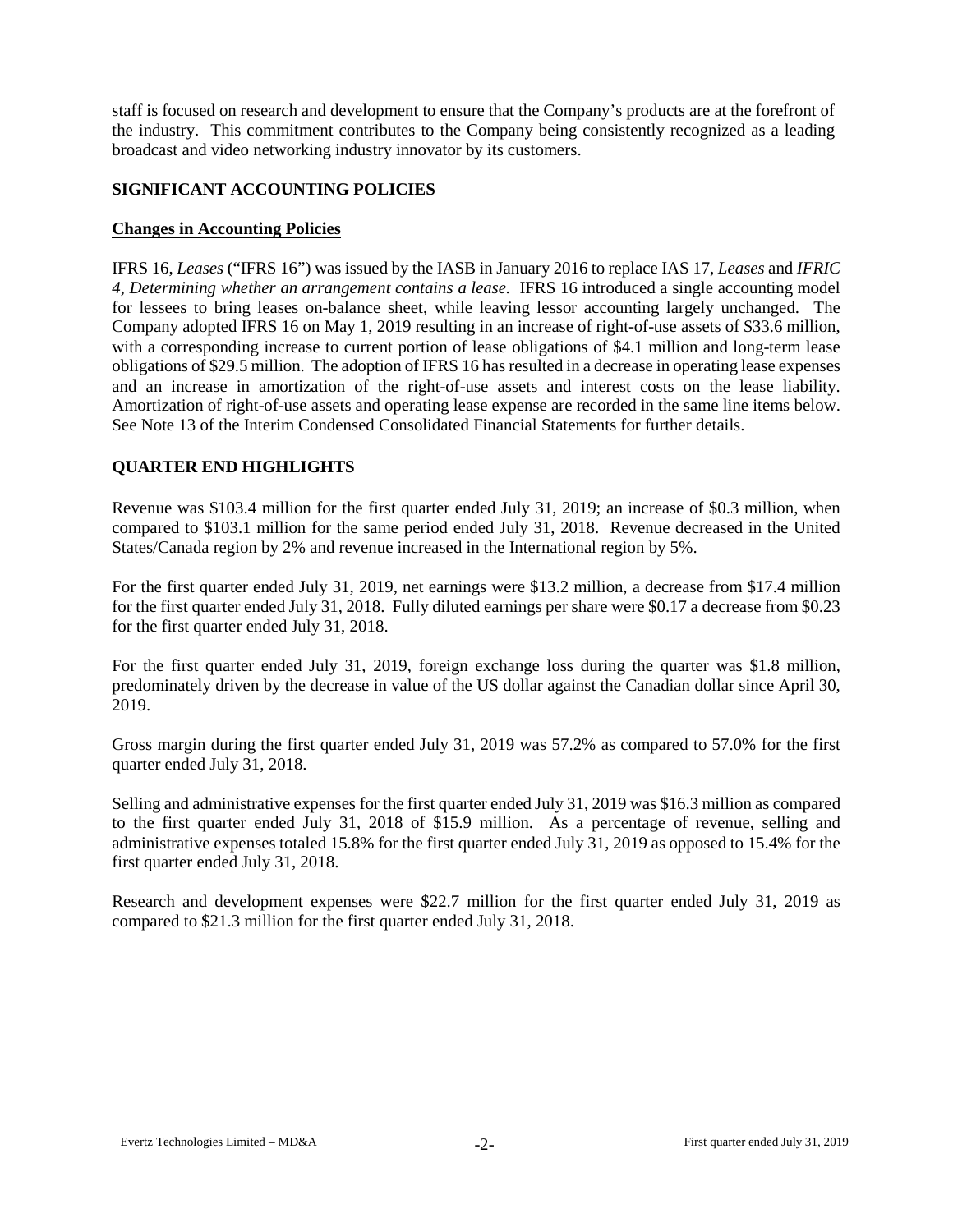# **Selected Consolidated Financial Information**

(in thousands of dollars except earnings per share and share data)

|                                                       | Three months ended |                      | Three months ended |                      |  |  |
|-------------------------------------------------------|--------------------|----------------------|--------------------|----------------------|--|--|
|                                                       |                    | <b>July 31, 2019</b> |                    | <b>July 31, 2018</b> |  |  |
| Revenue                                               | \$                 | 103,411              | \$                 | 103,089              |  |  |
| Cost of goods sold                                    |                    | 44,259               |                    | 44,311               |  |  |
| Gross margin                                          | \$                 | 59,152               | \$                 | 58,778               |  |  |
| Expenses                                              |                    |                      |                    |                      |  |  |
| Selling and administrative                            |                    | 16,330               |                    | 15,905               |  |  |
| General                                               |                    | 894                  |                    | 738                  |  |  |
| Research and development                              |                    | 22,694               |                    | 21,320               |  |  |
| Investment tax credits                                |                    | (2,003)              |                    | (2,003)              |  |  |
| Share based compensation                              |                    | 1,731                |                    | 601                  |  |  |
| Foreign exchange loss (gain)                          |                    | 1,777                |                    | (1,072)              |  |  |
|                                                       |                    | 41,423               |                    | 35,489               |  |  |
| Earnings before undernoted                            | \$                 | 17,729               | \$                 | 23,289               |  |  |
| Finance income                                        |                    | 451                  |                    | 359                  |  |  |
| Finance costs                                         |                    | (463)                |                    | (426)                |  |  |
| Other income and expenses                             |                    | 41                   |                    | 135                  |  |  |
| Earnings before income taxes                          | \$                 | 17,758               | \$                 | 23,357               |  |  |
| Provision for (recovery of) income taxes              |                    |                      |                    |                      |  |  |
| Current                                               |                    | 3,567                |                    | 5,618                |  |  |
| Deferred                                              |                    | 984                  |                    | 378                  |  |  |
|                                                       | \$                 | 4,551                | \$                 | 5,996                |  |  |
| Net earnings for the period                           | \$                 | 13,207               | \$                 | 17,361               |  |  |
| Net earnings attributable to non-controlling interest |                    | 130                  |                    | 88                   |  |  |
| Net earnings attributable to shareholders             |                    | 13,077               |                    | 17,273               |  |  |
| Net earnings for the period                           | \$                 | 13,207               | \$                 | 17,361               |  |  |
| Earnings per share:                                   |                    |                      |                    |                      |  |  |
| <b>Basic</b>                                          | \$                 | 0.17                 | \$                 | 0.23                 |  |  |
| Diluted                                               | \$                 | 0.17                 | \$                 | 0.23                 |  |  |
| Consolidated Balance Sheet Data                       |                    | As at                |                    | As at                |  |  |
|                                                       |                    | <b>July 31, 2019</b> |                    | April 30, 2019       |  |  |
| Cash and marketable securities                        | \$                 | 100,368              | \$                 | 108,606              |  |  |
| Inventory                                             | \$                 | 175,705              | \$                 | 171,271              |  |  |
| Working capital                                       | \$                 | 280,108              | \$                 | 282,521              |  |  |
| Total assets                                          | \$                 | 490,977              | \$                 | 466,597              |  |  |
| Shareholders' equity                                  | \$                 | 350,439              | \$                 | 353,123              |  |  |
| Number of common shares outstanding:                  |                    |                      |                    |                      |  |  |
| Basic                                                 |                    | 76,605,246           |                    | 76,545,246           |  |  |
| Fully-diluted                                         |                    | 77,968,246           |                    | 77,958,746           |  |  |
| Weighted average number of shares outstanding:        |                    |                      |                    |                      |  |  |
| <b>Basic</b>                                          |                    | 76,558,898           |                    | 76,510,417           |  |  |
| Fully-diluted                                         |                    | 76,673,167           |                    | 76,529,799           |  |  |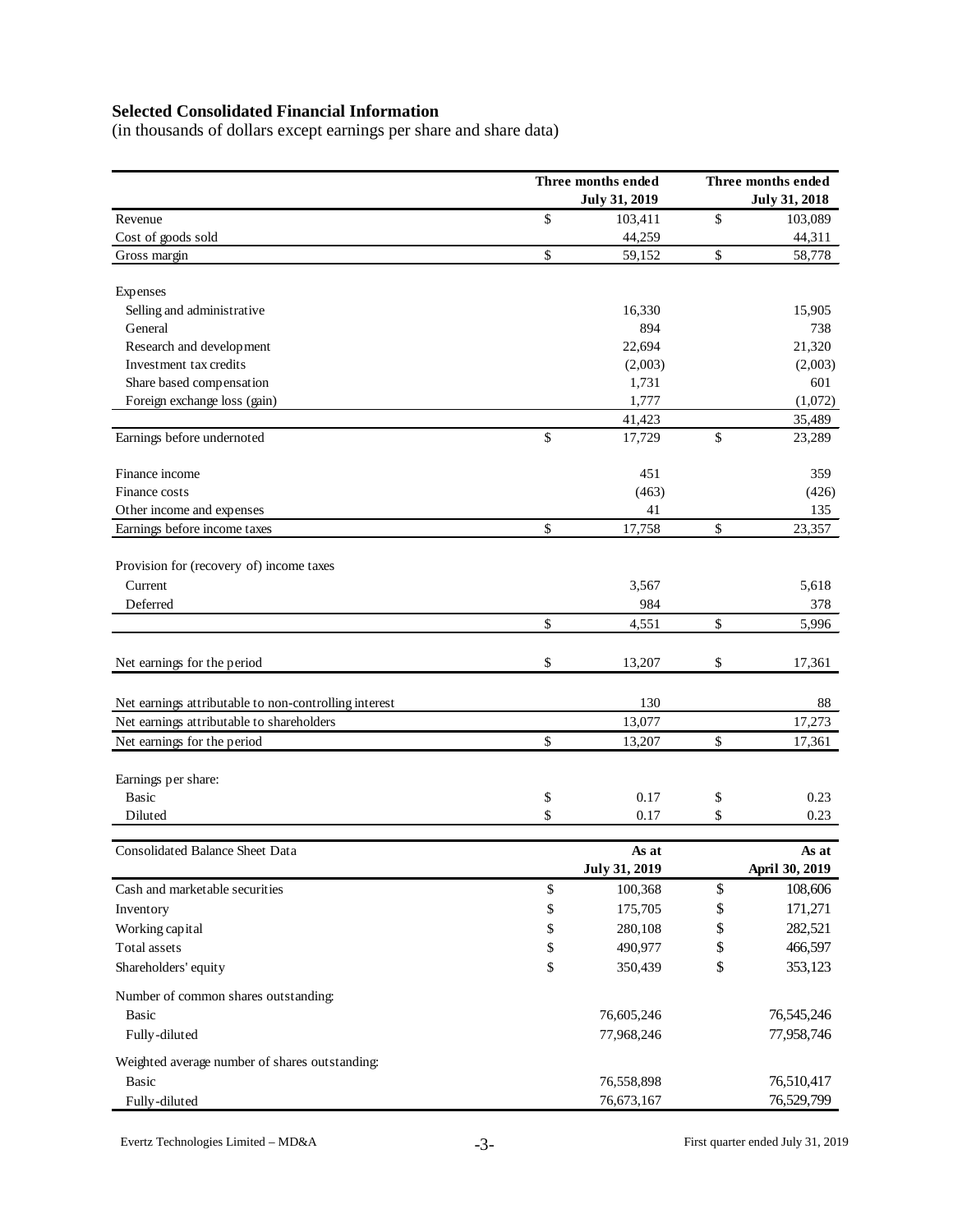#### **Consolidated Statement of Operations Data**

(in thousands of dollars except earnings per share and share data)

|                                                       | Three months ended |                      | Three months ended   |
|-------------------------------------------------------|--------------------|----------------------|----------------------|
|                                                       |                    | <b>July 31, 2019</b> | <b>July 31, 2018</b> |
| Revenue                                               |                    | 100.0%               | 100.0%               |
| Cost of goods sold                                    |                    | 42.8%                | 43.0%                |
| Gross margin                                          |                    | 57.2%                | 57.0%                |
| Expenses                                              |                    |                      |                      |
| Selling and administrative                            |                    | 15.8%                | 15.4%                |
| General                                               |                    | 0.9%                 | 0.7%                 |
| Research and development                              |                    | 21.9%                | 20.7%                |
| Investment tax credits                                |                    | $(1.9\%)$            | $(1.9\%)$            |
| Share based compensation                              |                    | 1.7%                 | 0.5%                 |
| Foreign exchange (gain) loss                          |                    | 1.7%                 | $(1.0\%)$            |
|                                                       |                    | 40.1%                | 34.4%                |
| Earnings before undernoted                            |                    | 17.1%                | 22.6%                |
| Finance income                                        |                    | 0.4%                 | 0.4%                 |
| Finance costs                                         |                    | $(0.4\%)$            | $(0.4\%)$            |
| Other income and expenses                             |                    | 0.1%                 | $0.1\%$              |
| Earnings before income taxes                          |                    | 17.2%                | 22.7%                |
| Provision for (recovery of) income taxes              |                    |                      |                      |
| Current                                               |                    | 3.4%                 | 5.4%                 |
| Deferred                                              |                    | 1.0%                 | 0.4%                 |
|                                                       |                    | 4.4%                 | 5.8%                 |
| Net earnings for the period                           |                    | 12.8%                | 16.9%                |
| Net earnings attributable to non-controlling interest |                    | 0.1%                 | 0.1%                 |
| Net earnings attributable to shareholders             |                    | 12.7%                | 16.8%                |
| Net earnings for the period                           |                    | 12.8%                | 16.9%                |
| Earnings per share:                                   |                    |                      |                      |
| <b>Basic</b>                                          | \$                 | 0.17                 | \$<br>0.23           |
| Diluted                                               | \$                 | 0.17                 | \$<br>0.23           |

### **REVENUE AND EXPENSES**

#### *Revenue*

The Company generates revenue principally from the sale of software, equipment, and technology solutions to content creators, broadcasters, specialty channels and television service providers.

The Company markets and sells its products and services through both direct and indirect sales strategies. The Company's direct sales efforts focus on large and complex end-user customers. These customers have long sales cycles typically ranging from four to eight months before an order may be received by the Company for fulfillment.

The Company monitors revenue performance in two main geographic regions: (i) United States/Canada and (ii) International.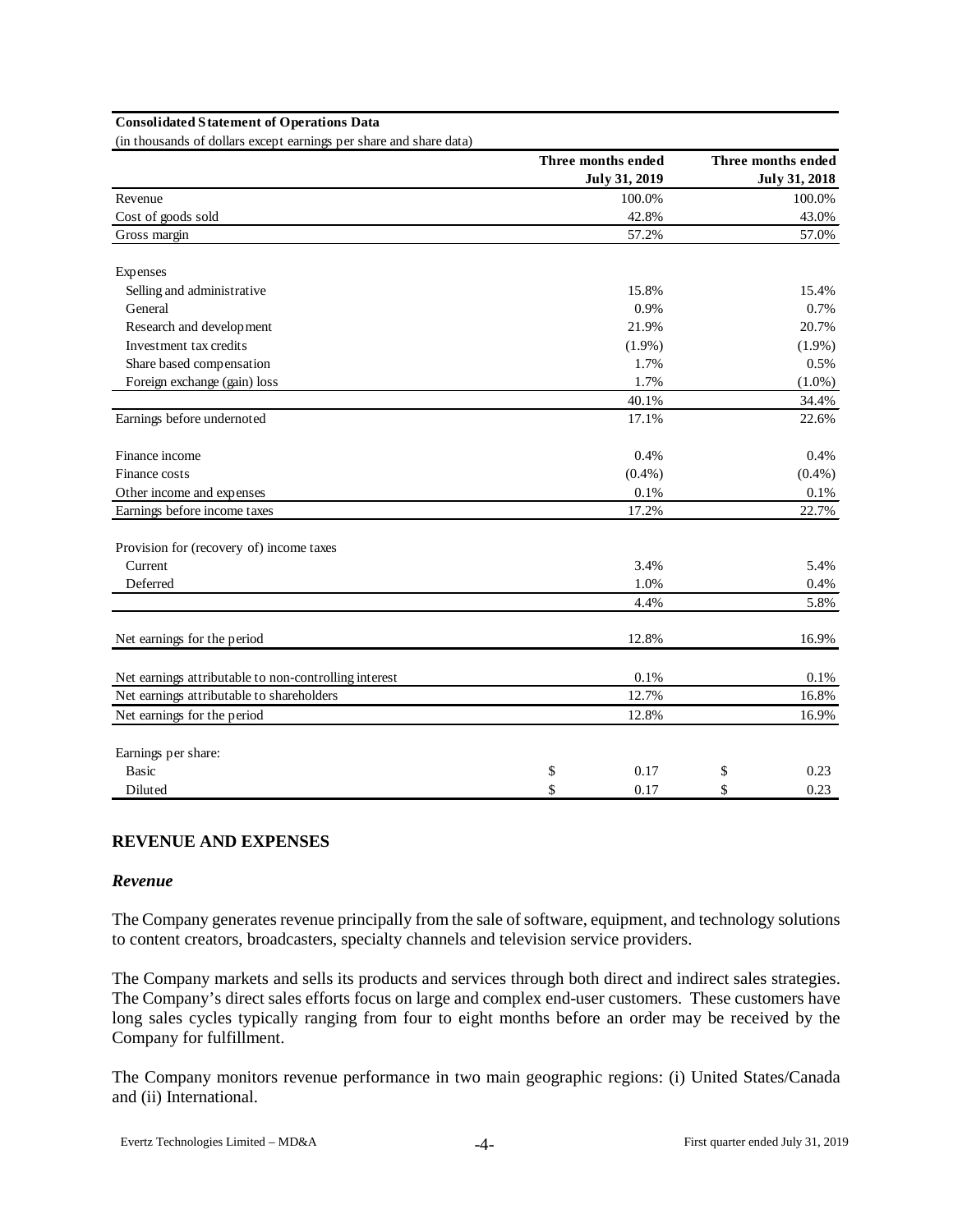The Company currently generates approximately 60% to 70% of its revenue in the United States/Canada. The Company recognizes the opportunity to more aggressively target markets in other geographic regions and intends to invest in personnel and infrastructure in those markets.

While a significant portion of the Company's expenses are denominated in Canadian dollars, the Company collects substantially all of its revenues in currencies other than the Canadian dollar and therefore has significant exposure to fluctuations in foreign currencies, in particular the US dollar. Approximately 70% to 80% of the Company's revenues are denominated in US dollars.

### *Revenue*

| (In thousands of Canadian dollars) | Three months ended | Three months ended | % Increase    |            |
|------------------------------------|--------------------|--------------------|---------------|------------|
|                                    | July 31, 2019      |                    | July 31, 2018 | (Decrease) |
| United States/Canada               | 74.044             |                    | 75.196        | $(2\%)$    |
| International                      | 29.367             |                    | 27,893        | 5%         |
|                                    | 103.411            |                    | 103.089       | 0%         |

Total revenue for the first quarter ended July 31, 2019 was \$103.4 million, an increase of \$0.3 million or as compared to revenue of \$103.1 million for the first quarter ended July 31, 2018.

Revenue in the United States/Canada region was \$74.0 million for the first quarter ended July 31, 2019, a decrease of \$1.2 million or 2% when compared to revenue of \$75.2 million for the first quarter ended July 31, 2018.

Revenue in the International region was \$29.4 million for the first quarter ended July 31, 2019, an increase of 1.5 million or 5% as compared to revenue of \$27.9 million for the first quarter ended July 31, 2018.

### *Cost of Sales*

Cost of sales consists primarily of costs of manufacturing and assembly of products. A substantial portion of these costs is represented by components and compensation costs for the manufacture and assembly of products as well as inventory obsolescence and write-offs. Cost of sales also includes related overhead, certain depreciation, final assembly, quality assurance, inventory management and support costs. Cost of sales also includes the costs of providing services to clients, primarily the cost of service-related personnel.

### *Gross Margin*

| (In thousands of Canadian dollars, | Three months ended | Three months ended | % Increase    |            |
|------------------------------------|--------------------|--------------------|---------------|------------|
| except for percentages)            | July 31, 2019      |                    | July 31, 2018 | (Decrease) |
| Gross margin                       | 59.152             |                    | 58,778        | 1%         |
| Gross margin % of sales            | 57.2%              |                    | 57.0%         |            |

Gross margin for the first quarter ended July 31, 2019 was \$59.2 million, compared to \$58.8 million for the first quarter ended July 31, 2018. As a percentage of revenue, the gross margin was 57.2% for the first quarter ended July 31, 2019, as compared to 57.0% for the first quarter ended July 31, 2018.

Gross margins vary depending on the product mix, geographic distribution and competitive pricing pressures and currency fluctuations. For the first quarter ended July 31, 2019 the gross margin, as a percentage of revenue, was in the Company's projected range. The pricing environment continues to be very competitive with substantial discounting by our competition.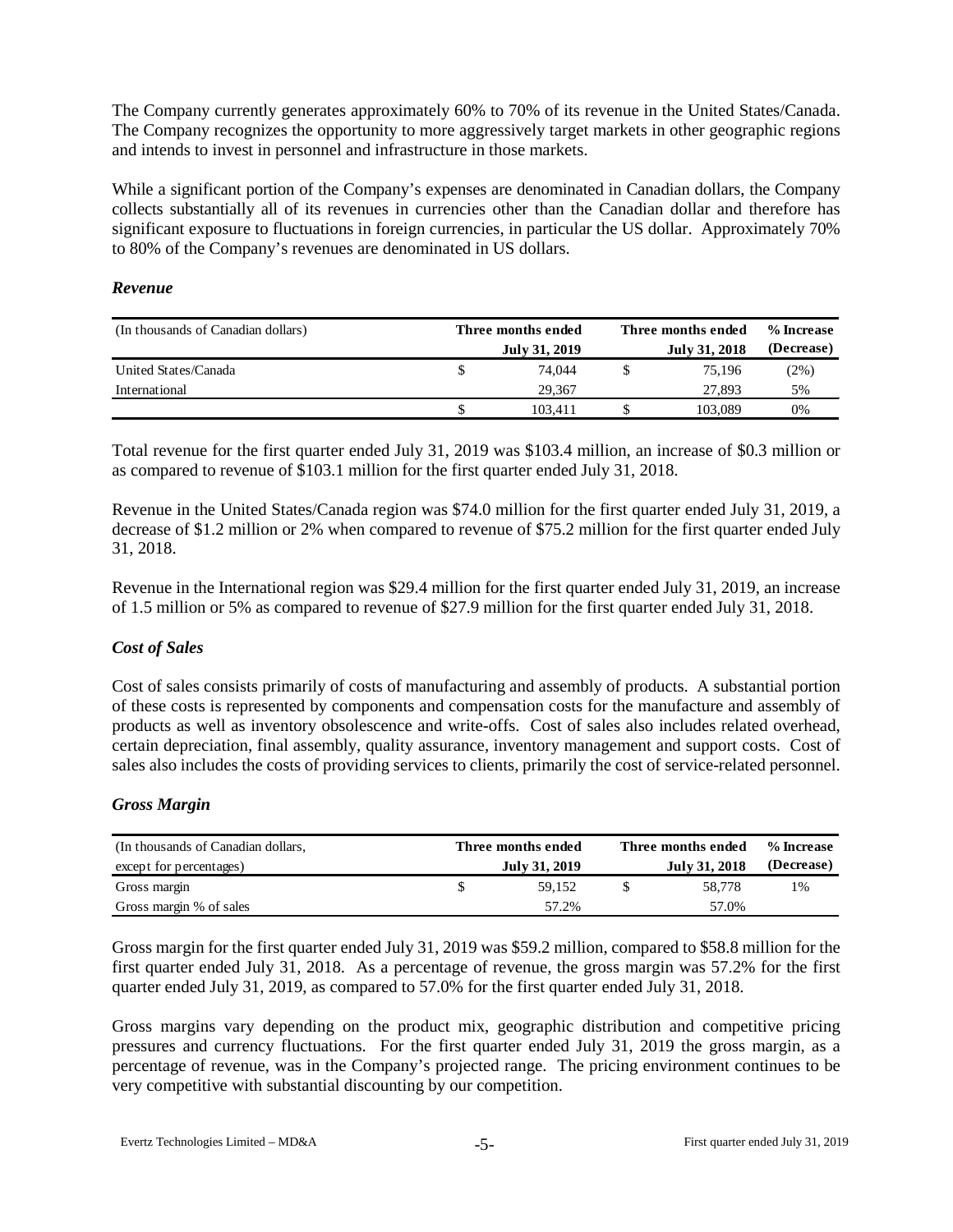The Company expects that it will continue to experience competitive pricing pressures. The Company continually seeks to build its products more efficiently and enhance the value of its product and service offerings in order to reduce the risk of declining gross margin associated with the competitive environment.

### *Operating Expenses*

The Company's operating expenses consist of: (i) selling, administrative and general; (ii) research and development and (iii) foreign exchange.

Selling expenses primarily relate to remuneration of sales and technical personnel. Other significant cost components include trade show costs, advertising and promotional activities, demonstration material and sales support. Selling and administrative expenses relate primarily to remuneration costs of related personnel, legal and professional fees, occupancy and other corporate and overhead costs. The Company also records certain depreciation and amortization charges as general expenses. For the most part, selling, and administrative expenses are fixed in nature and do not fluctuate directly with revenue. The Company has certain selling expenses that tend to fluctuate in regards to the timing of trade shows.

The Company invests in research and development to maintain its position in the markets it currently serves and to enhance its product portfolio with new functionality and efficiencies. Although the Company's research and development expenditures do not fluctuate directly with revenues, it monitors this spending in relation to revenues and adjusts expenditures when appropriate. Research and development expenditures consist primarily of personnel costs and material costs. Research and development expenses are presented on a gross basis (without deduction of research and development tax credits). Research and development tax credits associated with research and development expenditures are shown separately under research and development tax credits.

### *Selling and Administrative*

| (In thousands of Canadian dollars,    | Three months ended | Three months ended | % Increase |
|---------------------------------------|--------------------|--------------------|------------|
| except for percentages)               | July 31, 2019      | July 31, 2018      | (Decrease) |
| Selling and administrative            | 16.330             | 15.905             | 3%         |
| Selling and administrative % of sales | 15.8%              | 15.4%              |            |

Selling and administrative expenses excludes stock based compensation, depreciation and amortization of intangibles. Selling and administrative expenses for the first quarter ended July 31, 2019 were \$16.3 million or 15.8% of revenue, as compared to selling and administrative expenses of \$15.9 million or 15.4% of revenue for the first quarter ended July 31, 2018. The majority of the increase of \$0.4 million was a result of the inclusion of \$0.7 million in selling and administration costs associated with Quintech Electronics and Communications Inc. ("Quintech").

### *Share Based Compensation*

In March 2016, the Company adopted a restricted share unit (RSU) plan to attract, motivate and compensate persons who are integral to the growth and success of the Company. During the first quarter ended July 31, 2019, share based compensation expense associated with the plan was \$1.7 million as compared to \$0.5 million for the first quarter ended July 31, 2018.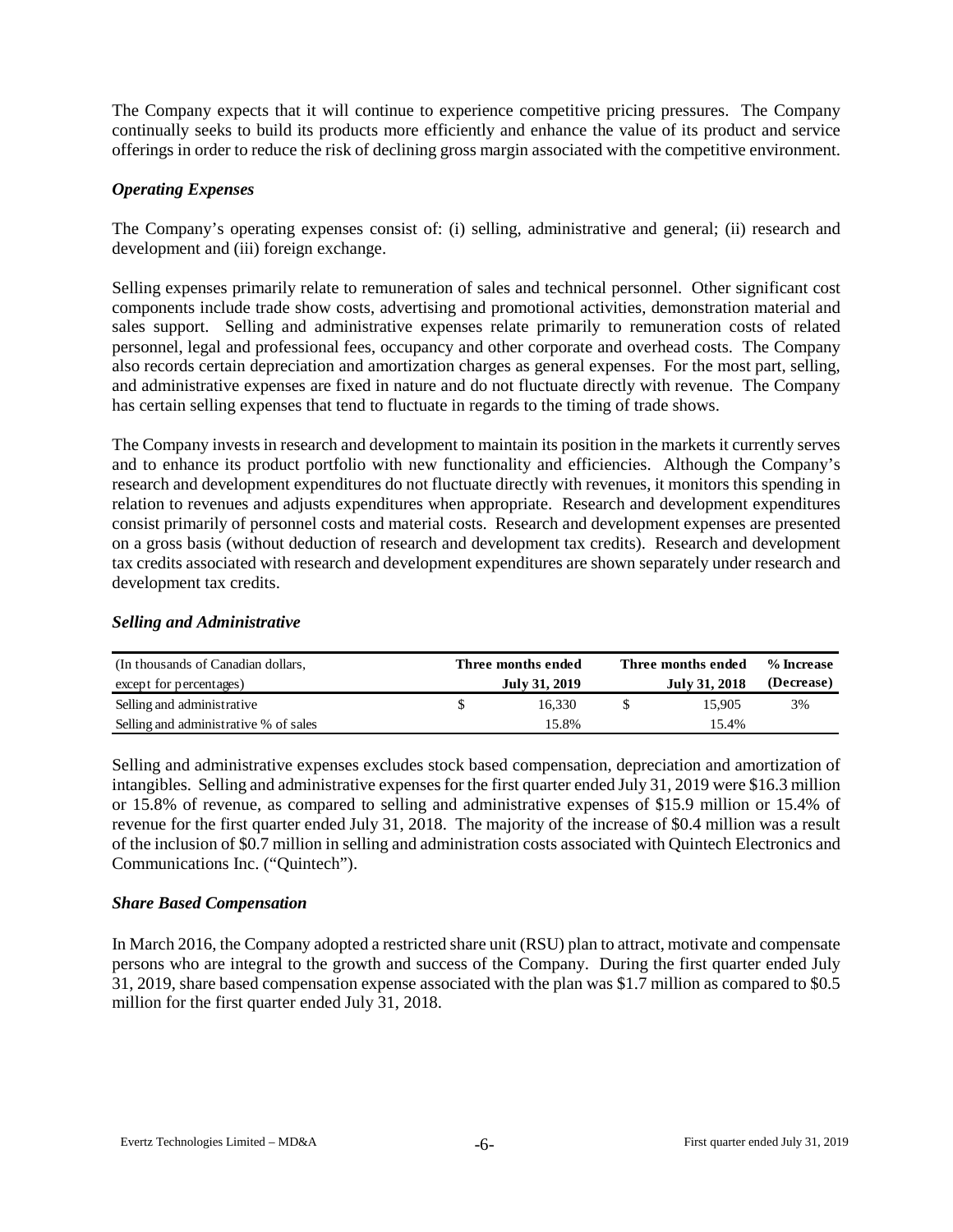### *Research and Development (R&D)*

| (In thousands of Canadian dollars,<br>except for percentages) | Three months ended<br>July 31, 2019 | Three months ended<br>July 31, 2018 | % Increase<br>(Decrease) |  |  |
|---------------------------------------------------------------|-------------------------------------|-------------------------------------|--------------------------|--|--|
| Research and development expenses                             | 22.694                              | 21.320                              | 6%                       |  |  |
| Research and development % of sales                           | 21.9%                               | 20.7%                               |                          |  |  |

For the first quarter ended July 31, 2019, gross R&D expenses were \$22.7 million, an increase of \$1.4 million as compared to an expense of \$21.3 million for the first quarter ended July 31, 2018. The increase of \$1.4 million was predominantly a result of increased salary expenses and the inclusion of \$0.4 million in research and development costs associated with Quintech.

#### *Investment Tax Credits*

For the first quarter ended July 31, 2019, investment tax credits were \$2.0 million, the same as the first quarter ended July 31, 2018.

### *Foreign Exchange*

For the first quarter ended July 31, 2019, the foreign exchange loss was \$1.8 million, as compared to a foreign exchange gain for the first quarter ended July 31, 2018 of \$1.1 million. The current quarter loss was predominantly driven by the decrease in the value of the US dollar against the Canadian dollar since April 30, 2019.

### *Finance Income, Finance Costs, Other Income and Expenses*

For the first quarter ended July 31, 2019, finance income, finance costs, other income and expenses netted to a gain of less than \$0.1 million.

## **LIQUIDITY AND CAPITAL RESOURCES**

| Liquidity and Capital Resources               |    |                      |   |               |
|-----------------------------------------------|----|----------------------|---|---------------|
| (in thousands of dollars except ratios)       |    | As at                |   | As at         |
| Key Balance Sheet Amounts and Ratios:         |    | <b>July 31, 2019</b> |   | Aprl 30, 2019 |
| Cash and cash equivalents                     | J  | 96.321               |   | 104,583       |
| Working capital                               | \$ | 280,108              |   | 282,521       |
| Long-term assets                              | \$ | 102.120              | S | 71,555        |
| Long-term debt                                | S  | 170                  |   | 239           |
| Days sales outstanding in accounts receivable |    | 70                   |   | 67            |

| Statement of Cash Flow Summary  | Three months ended | Three months ended |  |                      |  |  |  |
|---------------------------------|--------------------|--------------------|--|----------------------|--|--|--|
|                                 |                    | July 31, 2019      |  | <b>July 31, 2018</b> |  |  |  |
| Operating activities            | Ъ                  | 7,896              |  | 24,237               |  |  |  |
| Investing activities            | \$                 | (1,600)            |  | (12,999)             |  |  |  |
| Financing activities            | \$                 | (14, 287)          |  | (13, 486)            |  |  |  |
| Net (decrease) increase in cash |                    | (8,262)            |  | (2, 464)             |  |  |  |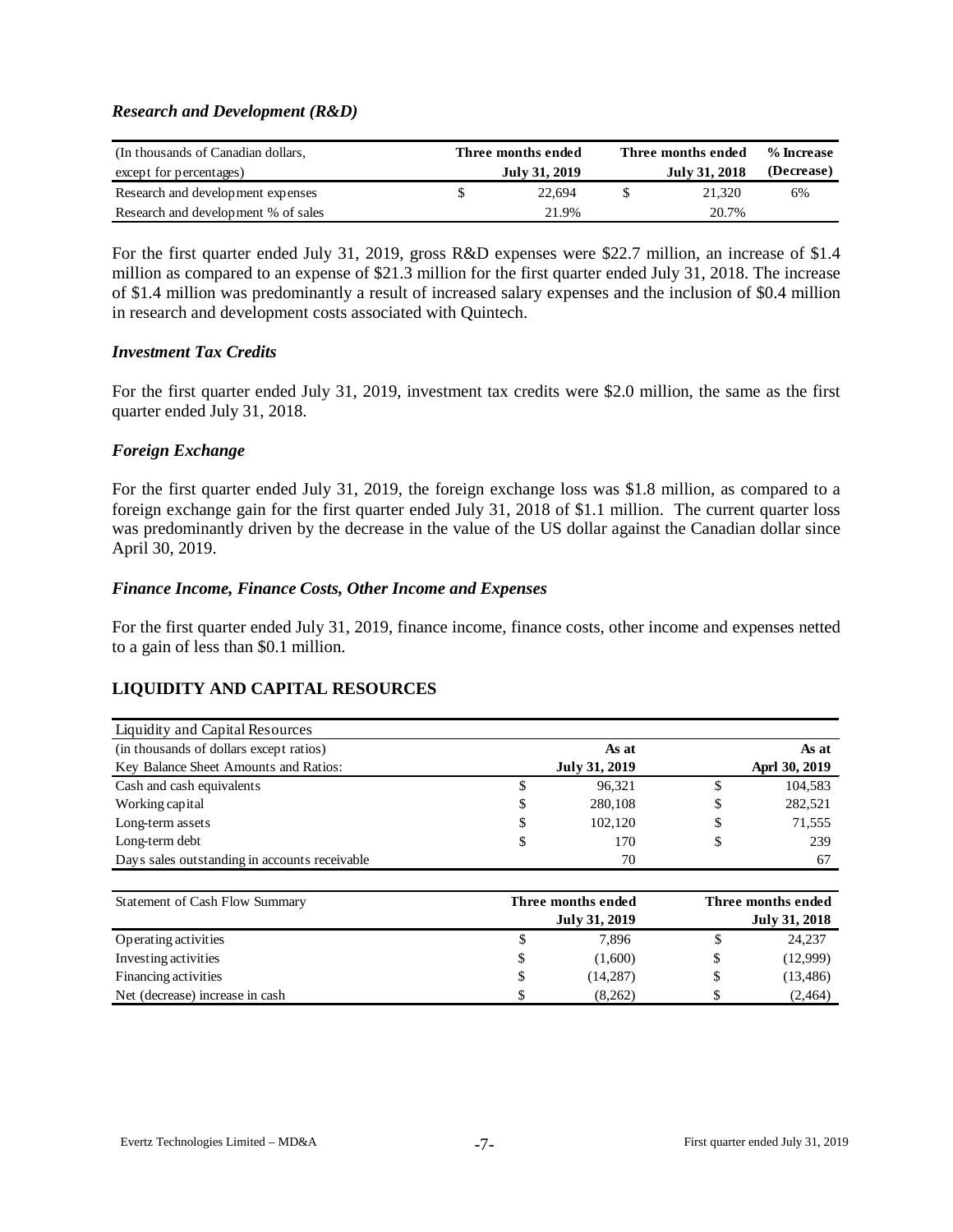### *Operating Activities*

For the first quarter ended July 31, 2019, the Company generated cash from operations of \$7.9 million, compared to \$24.2 million for the first quarter ended July 31, 2018. Excluding the effects of the changes in non-cash working capital and current taxes, the Company generated cash from operations of \$18.5 million for the first quarter ended July 31, 2019 compared to \$20.3 million for the first quarter ended July 31, 2018.

#### *Investing Activities*

The Company used cash for investing activities of \$1.6 million for the first quarter ended July 31, 2019 which was principally driven by acquisitions of capital assets of \$1.7 million.

### *Financing Activities*

For the first quarter ended July 31, 2019, the Company used cash from financing activities of \$14.3 million, which was principally driven by dividends paid of \$13.8 million.

### **WORKING CAPITAL**

As at July 31, 2019, the Company had cash and cash equivalents of \$96.3 million, compared to \$104.6 million at April 30, 2019.

The Company had working capital of \$280.1 million as at July 31, 2019 compared to \$282.5 million as at April 30, 2019.

The Company believes that the current balance in cash plus future cash flow from operations will be sufficient to finance growth and related investment and financing activities in the foreseeable future.

Day sales outstanding in accounts receivable were 70 days at July 31, 2019 as compared to 67 for April 30, 2019.

### **SHARE CAPITAL STRUCTURE**

Authorized capital stock consists of an unlimited number of common and preferred shares.

|                                       | As at         | As at                 |
|---------------------------------------|---------------|-----------------------|
|                                       | July 31, 2019 | <b>April 30, 2019</b> |
| Common shares                         | 76,605,246    | 76,545,246            |
| Stock options granted and outstanding | 1,363,000     | .413,500              |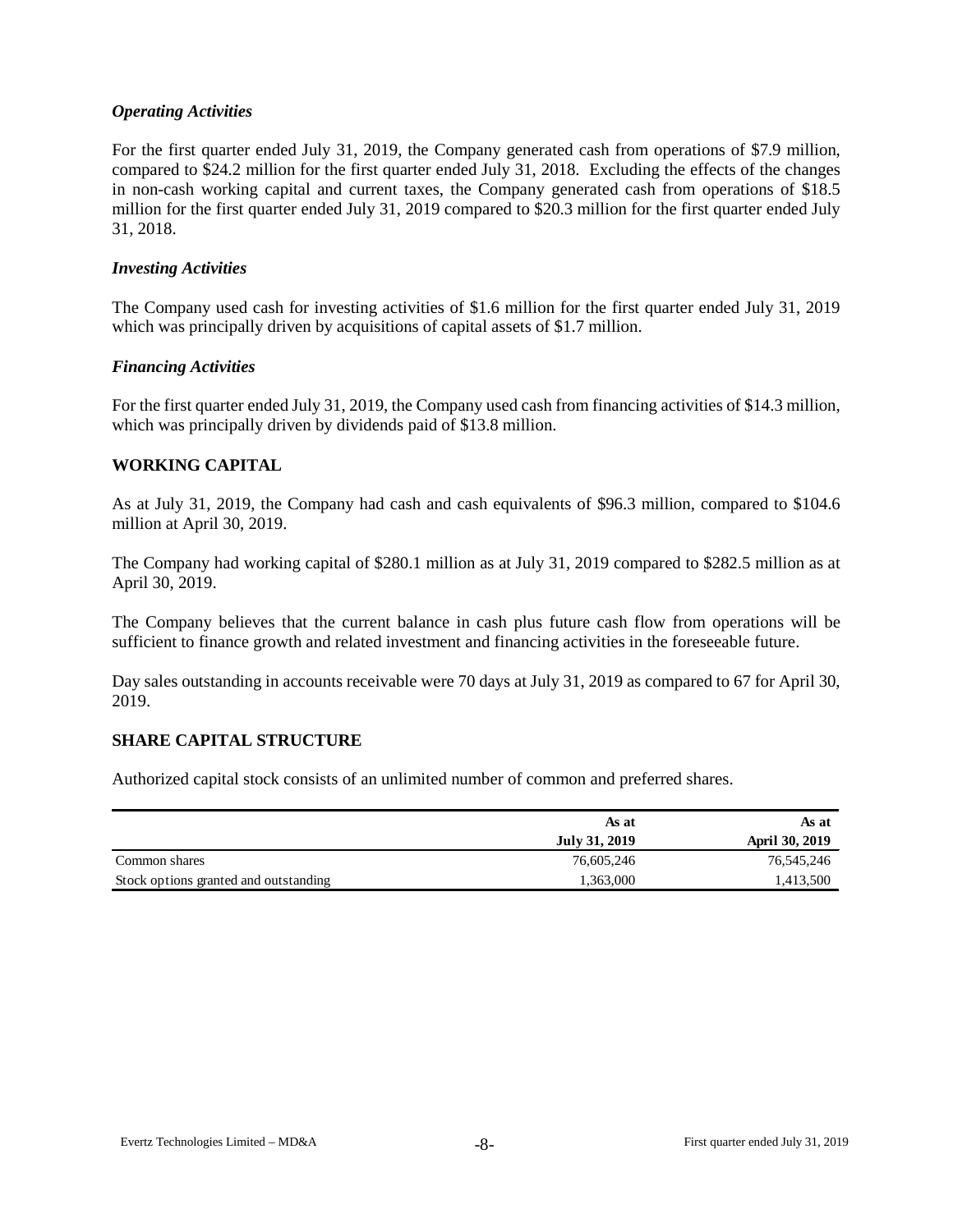### **FINANCIAL INSTRUMENTS**

The Company's financial instruments consist of cash and cash equivalents, trade and other receivables, trade and other payables and long- term debt. Unless otherwise noted, it is management's opinion that the Company is not exposed to significant interest or credit risks arising from these financial instruments. The Company estimates the fair value of these instruments approximates the carrying values as listed below.

### *Fair Values and Classification of Financial Instruments:*

The following summarizes the significant methods and assumptions used in estimating the fair values of financial instruments:

- I. Quoted prices (unadjusted) in active markets for identical assets or liabilities.
- II. Inputs other than quoted prices included in level I that are observable for the asset or liability, either directly or indirectly. Cash and cash equivalents, trade and other receivables, trade and other payables and long-term debt fair value measurements have been measured within level II.
- III. Inputs for the asset or liability that are not based on observable market data.

### **CONTRACTUAL OBLIGATIONS**

The following table sets forth the Company's contractual obligations as at July 31, 2019:

|                      | Payments Due by Period |        |  |                  |  |           |  |           |            |                          |  |  |  |
|----------------------|------------------------|--------|--|------------------|--|-----------|--|-----------|------------|--------------------------|--|--|--|
| (In thousands)       |                        | Total  |  | Less than 1 Year |  | 2-3 Years |  | 4-5 Years | Thereafter |                          |  |  |  |
| Lease commitments    |                        | 38.201 |  | 5.541            |  | 10.124    |  | 8.238     |            | 14.298                   |  |  |  |
| Other long-term debt |                        | 450    |  | 280              |  | l 70      |  | -         |            | $\overline{\phantom{0}}$ |  |  |  |
|                      |                        | 38.651 |  | 5.821            |  | 10.294    |  | 8.238     |            | 14.298                   |  |  |  |

### **OFF-BALANCE SHEET FINANCING**

The Company does not have any off-balance sheet arrangements.

### **RELATED PARTY TRANSACTIONS**

In the normal course of business, we may enter into transactions with related parties. These transactions occur under market terms consistent with the terms of transactions with unrelated arms-length third parties. The Company continues to lease a premise from a company in which two shareholders' each indirectly hold a 16% interest, continues to lease a facility from a company in which two shareholders each indirectly hold a 20% interest, continues to lease three facilities for manufacturing where two shareholders indirectly own 100% interest, continues to lease a facility from a company in which two shareholders each indirectly own a 35% interest, and continues to lease a facility where two shareholders each indirectly own 46.6%.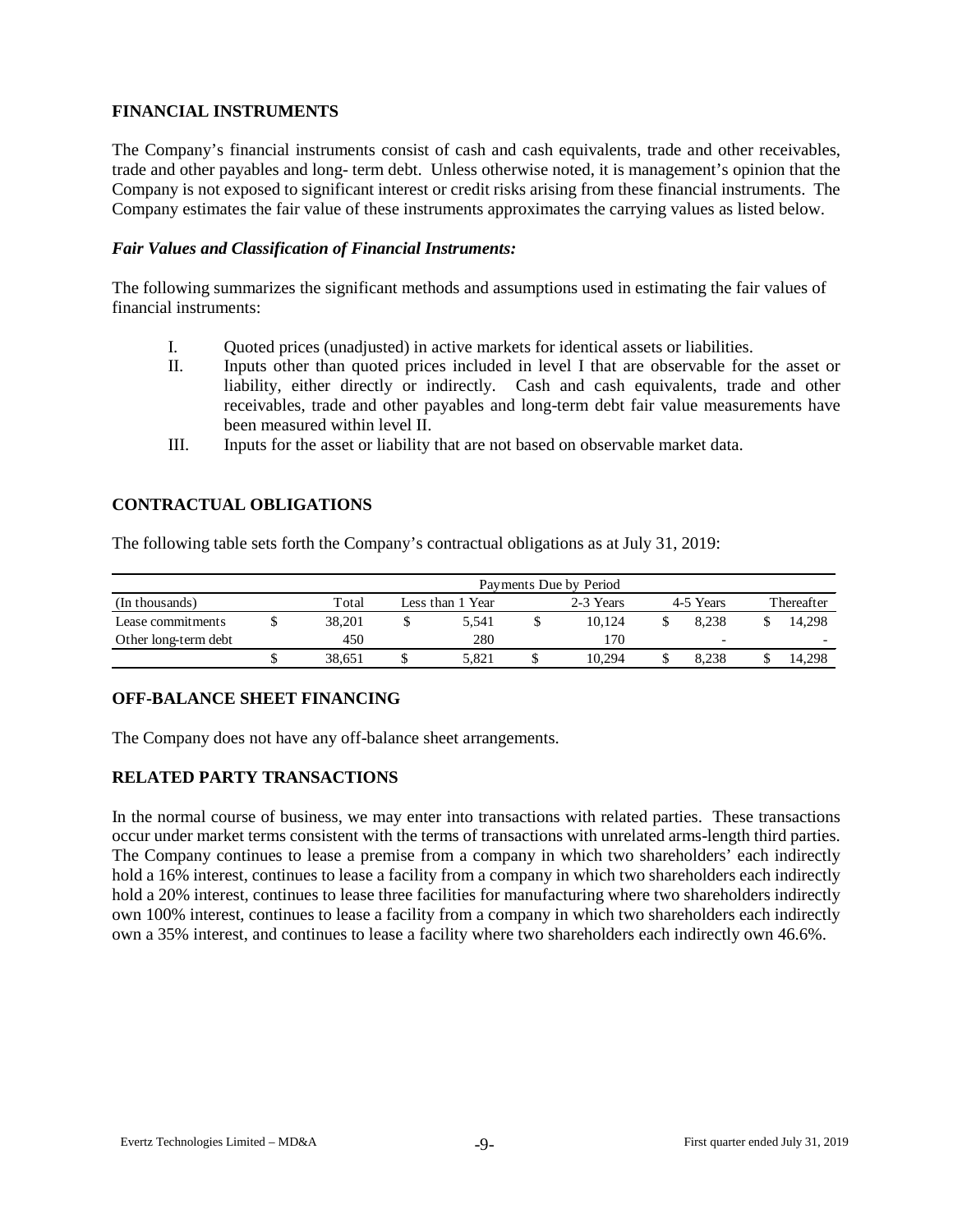## **SELECTED CONSOLIDATED QUARTERLY FINANCIAL INFORMATION**

The following table sets out selected consolidated financial information for each of the eight quarters ended July 31, 2019. In the opinion of management, this information has been prepared on the same basis as the audited consolidated financial statements. The operating results for any quarter should not be relied upon as any indication of results for any future period.

|                          | <b>Ouarter Ending</b> |           |    |         |    |         |     |           |    |           |              |            |              |
|--------------------------|-----------------------|-----------|----|---------|----|---------|-----|-----------|----|-----------|--------------|------------|--------------|
| (In thousands)           |                       |           |    | 2019    |    |         |     |           |    | 2018      |              |            | 2017         |
| (Unaudited)              |                       | July 31   |    | Apr 30  |    | Jan 31  |     | Oct 31    |    | July 31   | Apr $30$     | Jan 31     | Oct 31       |
| Revenue                  |                       | \$103,411 | \$ | 107,245 | \$ | 120,942 |     | \$112,280 |    | \$103,089 | \$<br>92.988 | \$99,574   | \$101,261    |
| Cost of goods sold       |                       | 44,259    |    | 44,520  |    | 53,245  |     | 48,122    |    | 44,311    | 43,979       | 43,595     | 44,509       |
| Gross margin             |                       | \$59,152  | \$ | 62,725  | \$ | 67,697  | \$. | 64,158    |    | \$58,778  | \$<br>49,009 | \$55,979   | \$<br>56,752 |
| Operating expenses       |                       | 41,423    |    | 38,205  |    | 39,529  |     | 36,770    |    | 35,489    | 37,406       | 38,944     | 32,878       |
| Earnings from operations |                       | \$17,729  | \$ | 24,520  | S  | 28,168  | \$. | 27,388    |    | \$23,289  | \$<br>11.603 | \$17,035   | \$<br>23,874 |
| Non-operating income     |                       | 29        |    | 198     |    | 1,224   |     | 232       |    | 68        | 89           | 2,169      | (58)         |
| Earnings before taxes    |                       | \$17,758  | \$ | 24,718  | \$ | 29,392  | \$  | 27,620    |    | \$23,357  | \$<br>11.692 | \$19,204   | \$<br>23,816 |
| Net earnings             |                       | \$13,077  | S. | 18,562  | \$ | 21,694  |     | 20.346    |    | \$17,273  | \$<br>8,190  | \$14,532   | \$<br>17,286 |
|                          |                       |           |    |         |    |         |     |           |    |           |              |            |              |
| Net earnings per share:  |                       |           |    |         |    |         |     |           |    |           |              |            |              |
| Basic                    | \$                    | 0.17      | \$ | 0.24    | \$ | 0.28    | \$  | 0.27      | \$ | 0.23      | \$<br>0.11   | \$<br>0.19 | \$<br>0.23   |
| Diluted                  | \$                    | 0.17      | \$ | 0.24    | \$ | 0.28    | \$  | 0.27      | \$ | 0.23      | \$<br>0.11   | \$<br>0.19 | \$<br>0.23   |
| Dividends per share:     | \$                    | 0.18      | \$ | 0.18    | S  | 0.18    | S   | 0.18      | S  | 0.18      | \$<br>0.18   | \$<br>0.18 | \$<br>0.18   |

The Company's revenue and corresponding earnings can vary from quarter to quarter depending on the delivery requirements of our customers. Our customers can be influenced by a variety of factors including upcoming sports or entertainment events as well as their access to capital. Net earnings represent net earnings attributable to shareholders.

## **DISCLOSURE CONTROLS AND PROCEDURES**

Management, including the Chief Executive Officer and Chief Financial Officer, has evaluated the effectiveness of the Company's disclosure controls and procedures (as defined in National Instrument 52- 109 of the Canadian Securities Administrators) as of July 31, 2019.

Management has concluded that, as of July 31, 2019, the Company's disclosure controls and procedures were effective to provide reasonable assurance that material information relating to the Company would be made known to them by others within the Company, particularly during the period in which this report was being prepared.

## **INTERNAL CONTROLS OVER FINANCIAL REPORTING**

Management is responsible for and has designed internal controls over financial reporting, or caused it to be designed under management's supervision, to provide reasonable assurance regarding the reliability of financial reporting and the preparation of financial statements for external purposes in accordance with IFRS. Management has concluded that, as of July 31, 2019, the Company's internal controls over financial reporting were effective to provide reasonable assurance regarding the reliability of financial reporting and the preparation of financial statements for external purposes in accordance with IFRS.